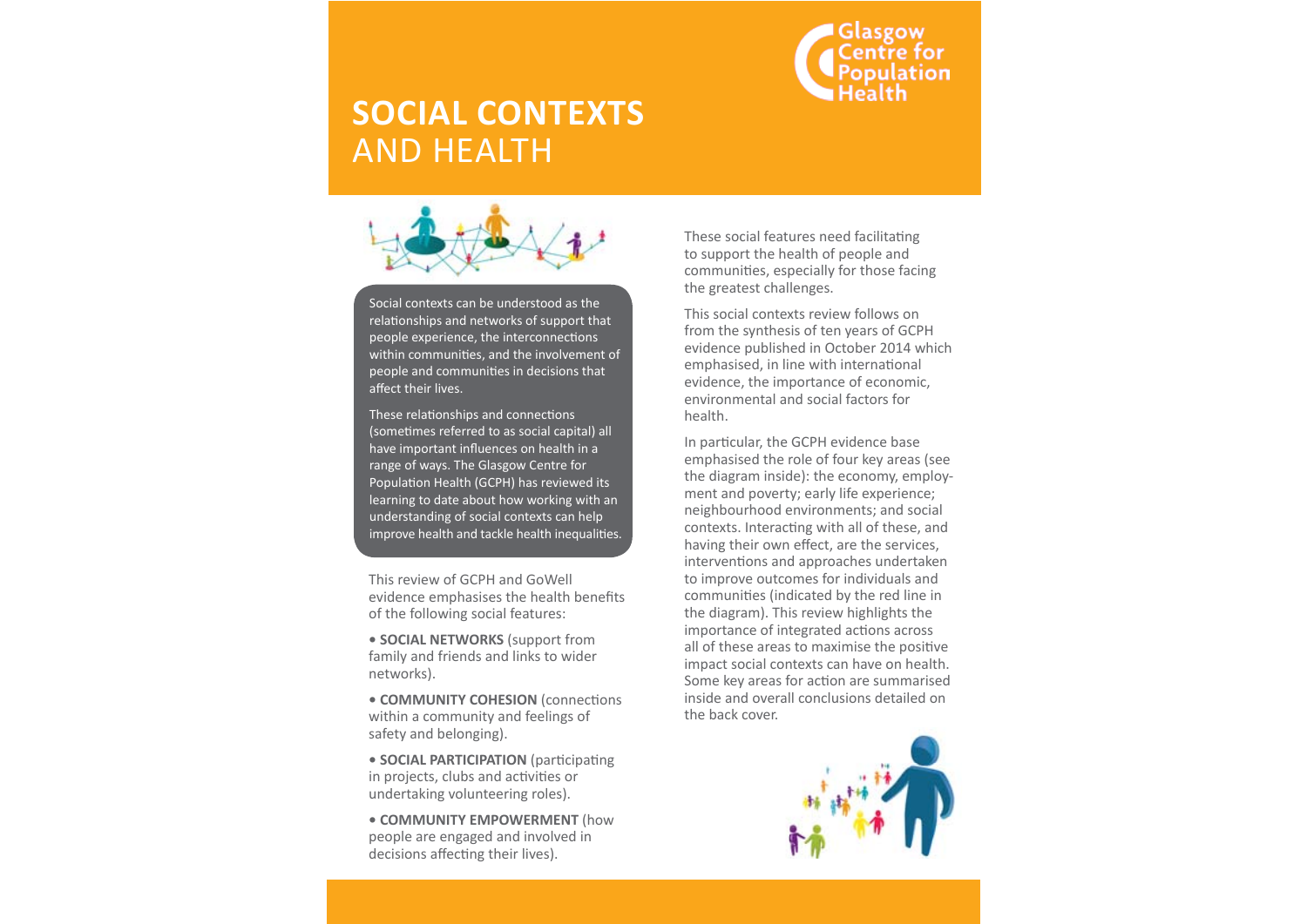Evidence points to the need to take actions across the wide range of influences on health to maximise the role that SOCIAL CONTEXTS can play in improving health and reducing health inequalities.

- **Design and maintain neighbourhoods** to maximise social contact, feelings of safety and a sense of community.
- **Involve residents** in neighbourhood planning and improvements and support use of new or improved aspects of neighbourhoods.
- Integrate awareness of social networks into **housing development and rehousing decisions** and support community networks in the face of housing or tenure changes.
- Place **tackling poverty** at the core of all policies and practices – poverty impacts on people's ability to develop and maintain social networks and influence decision-making.
- Support people to gain and sustain **'good' jobs**, with sufficient pay to be lifted out of poverty and to access the social benefits of work.
- Make a focus on **social outcomes and community functioning** central to economic development and regeneration policies and plans.
- Enable people and communities experiencing disadvantage to **build on existing assets, to develop connections for mutual support and to participate in decision-making** affecting their lives – as part of actions to address structural causes of inequalities.
- Minimise factors leading to **social isolation and loneliness** (e.g. poverty, poor housing, antisocial behaviour, discrimination) and provide opportunities for social participation to develop and expand networks and friendships.
- Tailored support is needed to enable some people (e.g. young people involved in gangs, people experiencing unemployment) to **change or expand their networks** and to link to organisations and agencies that provide help and opportunities.
- **Asset-based approaches** that value the skills, knowledge and connections that exist within individuals and communities need to be embedded, alongside long-term financial investment in communities.



- **Adopt multi-agency working** to support the social functioning of communities (e.g. reducing antisocial behaviour) and to link people (e.g. those who are socially isolated) to social networks, relevant services and other supports.
- Involve service users and community residents in the **design and delivery of services.**
- Maximise the influence of social networks to **promote healthy behaviours** and avoid reinforcing negative behaviours within networks (e.g. normalising excessive drinking as 'youth' behaviour).

Children and young people need:

- **positive relationships** and joint activities with parents and other family members.
- access to their own **social networks** and those their family are embedded in (community groups and schools can help expand networks).
- **schools** that are safe, provide a sense of community, and take account of income differences (e.g. in terms of social activities).
- community **amenities** and **leisure activities**, alongside **personal support** for those experiencing difficulties.
- opportunities to be included in **decision-making** that affects their lives or local areas.